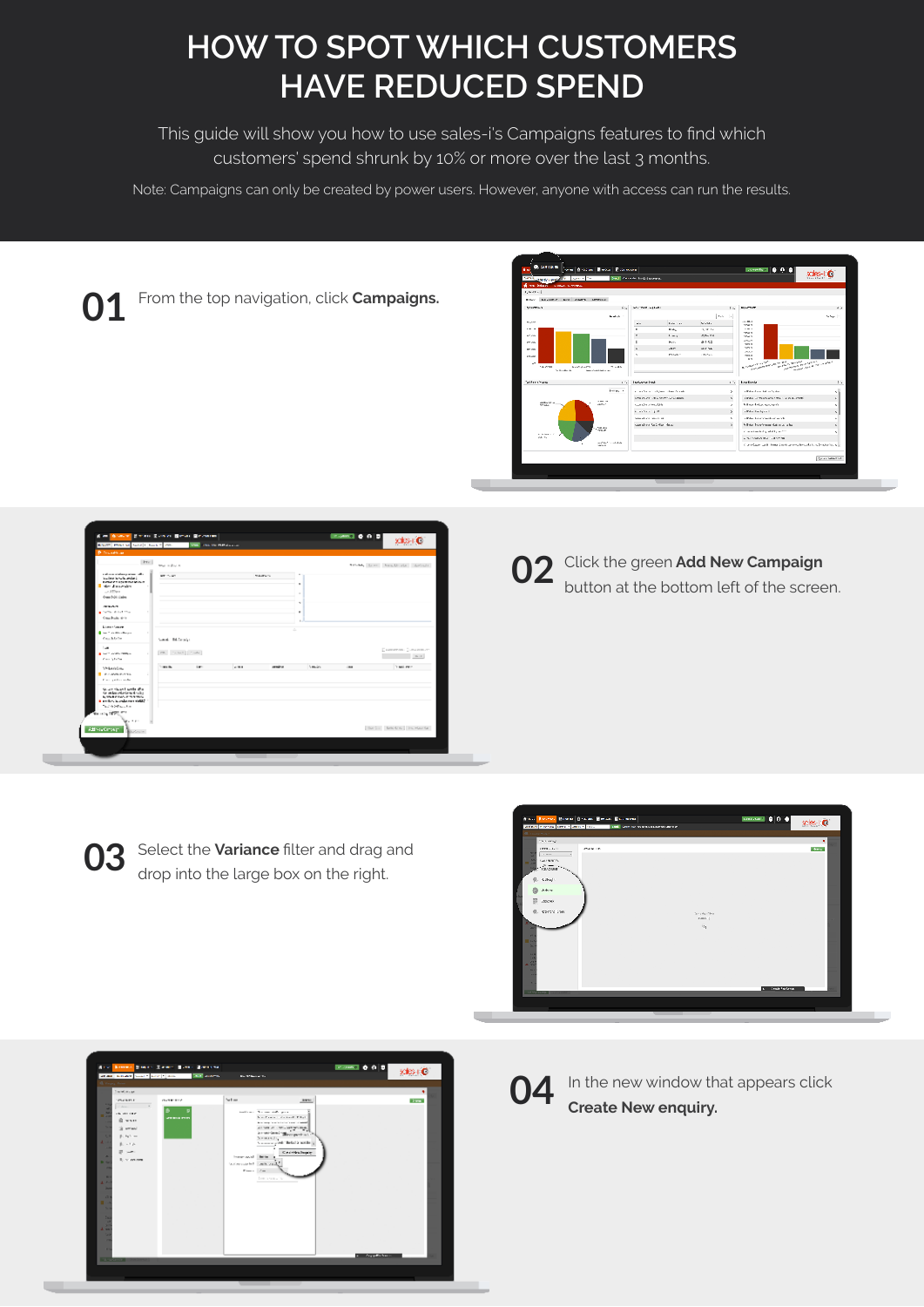Click **Search Filter** in the top left of the **05** Click Search Filter in the top left of t<br>Window, this will allow you to adjust many filters.





## **06** Select the **3 months** date button, then tick show **Complete Months**<sup>\*</sup> and then click **Show Complete Months\*** and then click the green **save** button in the bottom right hand corner.

\*When ticked the **Show Complete Months** option excludes the current calendar month.

**07** Select the **Customer** bubble, which can be found in the Customer Analys can be found in the Customer Analysis section.



|                                                   | <b>East Engines Brand School Brand Schools</b>                        | <b>Least Suite</b><br>IG.<br>ю | sales-l                               |
|---------------------------------------------------|-----------------------------------------------------------------------|--------------------------------|---------------------------------------|
|                                                   |                                                                       |                                |                                       |
| <b>ISSUED OF</b>                                  |                                                                       |                                |                                       |
| $2 - m$                                           | <b>ENGINEERING</b>                                                    |                                |                                       |
| Determination                                     | technical and a subset with collect and of<br>Boys 1                  |                                |                                       |
| <b>ABURGWA</b>                                    |                                                                       |                                |                                       |
|                                                   |                                                                       |                                |                                       |
| i w                                               | <b>Beneview</b>                                                       | Course.                        | <b>CALLES</b><br>LOVES!<br><b>MPT</b> |
| 回きまい                                              | The Second Corp. 1995. The Corp. 1997.<br>27, 880, 473, 5             | <b>MARGIN</b>                  | 120517-0                              |
| 四角させ                                              | <b>NAME ARRESTS OF STREET AND</b>                                     | 1005071                        | $1 - 17$<br><b>For A</b>              |
| 国会选项                                              | 16.4% South<br><b>RAMANAL BURN FL PRIS BARA</b>                       | <b>MARINE</b>                  | 1161<br>11.48                         |
| 四角波の中                                             | 125.27<br>LIVETARIAL MANUFLY                                          | <b>SCIENCES</b>                | <b>LENDE</b><br><b>B 16 11</b>        |
| 国事者201                                            | <b>Collective Collection</b>                                          | No sailords                    | 1.5h<br>por.                          |
| 国きまつく                                             | <b>MODELLAND ON ANOTHER PRO</b>                                       | <b>CALLE</b>                   | AP Air<br>12,805-                     |
| 回きるつつ                                             | SALE PROP.<br>1980 By 1991 Ford 1991 with this                        | 100310-01                      | 11188<br>10 <sup>2</sup>              |
| 関きさせた                                             | 2010/07/02<br>1,000 Put today attributes 11.                          | 100101-01                      | <b>France</b><br><b>REAL</b>          |
| 国会法の中                                             | <b>STLL BRANDATES</b><br>A 6 SCENE WAS SERVED FOR A 44 YEAR OLD MALE. | MOLES.                         | 1.12<br>100.00                        |
| 四角波の下                                             | <b>WARELSTEP</b><br>PAINT THREE BOATS CONTINUES TO:                   | NUMBER                         | 1114<br><b>E Black</b>                |
| 四番さに                                              | <b>INCHESTER</b><br>THE 200 STEAM TEST FIRST FIRST FIX                | <b>SCIENTING</b>               | 188.5<br>19920                        |
| 四角き201                                            | <b>Goodhist - and so particular</b>                                   | <b>No dealer</b>               | 1.54<br>17.3                          |
|                                                   |                                                                       |                                |                                       |
| <b>BALLATIC</b><br><b>A F F F F F F F F R TR </b> |                                                                       | 195.00                         | (16.995)<br>1327-2010                 |
| <b>Subility of a</b>                              |                                                                       | A FALLAS                       | <b>CONTRACT</b><br>100224-012         |



Now name your enquiry. For this example **08** Now name your enquiry. For this example we'll use 'customers who have purchased in the last 3 months vs. the previous 3 months - rolling & complete'. Click **Save.**

> **\***Please note: At this point you're saving this enquiry using all data from the time frame selected.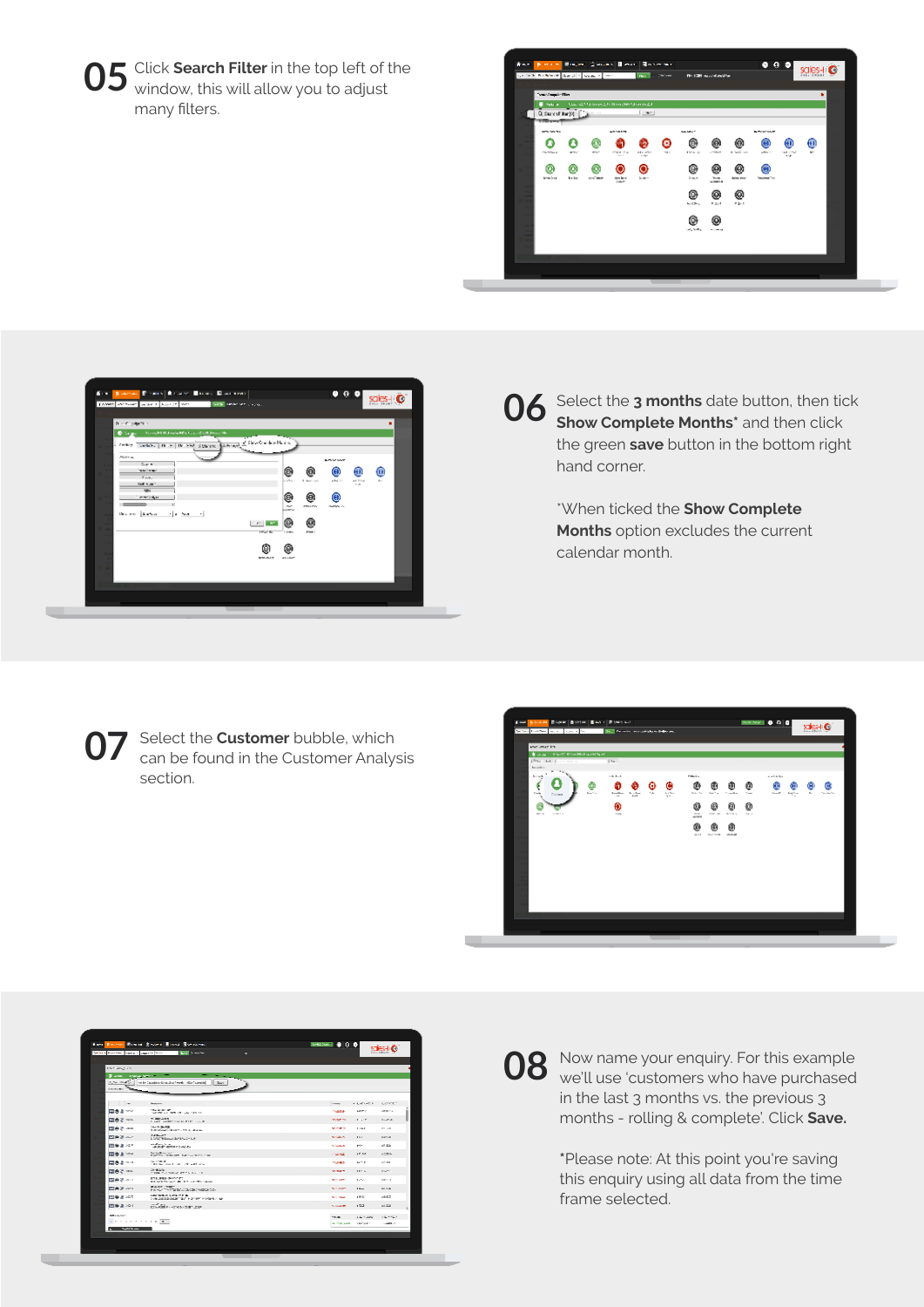

The drop-down menus act as a series of questions that will exclude customers from the recently saved enquiry based on your answers.

Options used for this specific campaign: a. Shrinking

- b. More Than
- c. Percentage
- d. Enter 10 into the last box. Then press **finished** .





## Press the green **Generate** button in the top right of the window.<sup>\*</sup> **10**

\*Please note: This campaign uses a single filter, other campaigns may use more than one filter. This can be achieved using similar steps as detailed above

At this stage a black box will appear warning you that you will not be able to change your Campaign once you press Yes. **11**

Click **Yes.**





Name this overall campaign 'customers **12** Name this overall campaign 'cust who have purchased in the last 3 months vs. the previous 3 months shrinking more than 10% sales value rolling & complete'.

> Using the traffic light system, give your campaign a colour of priority.